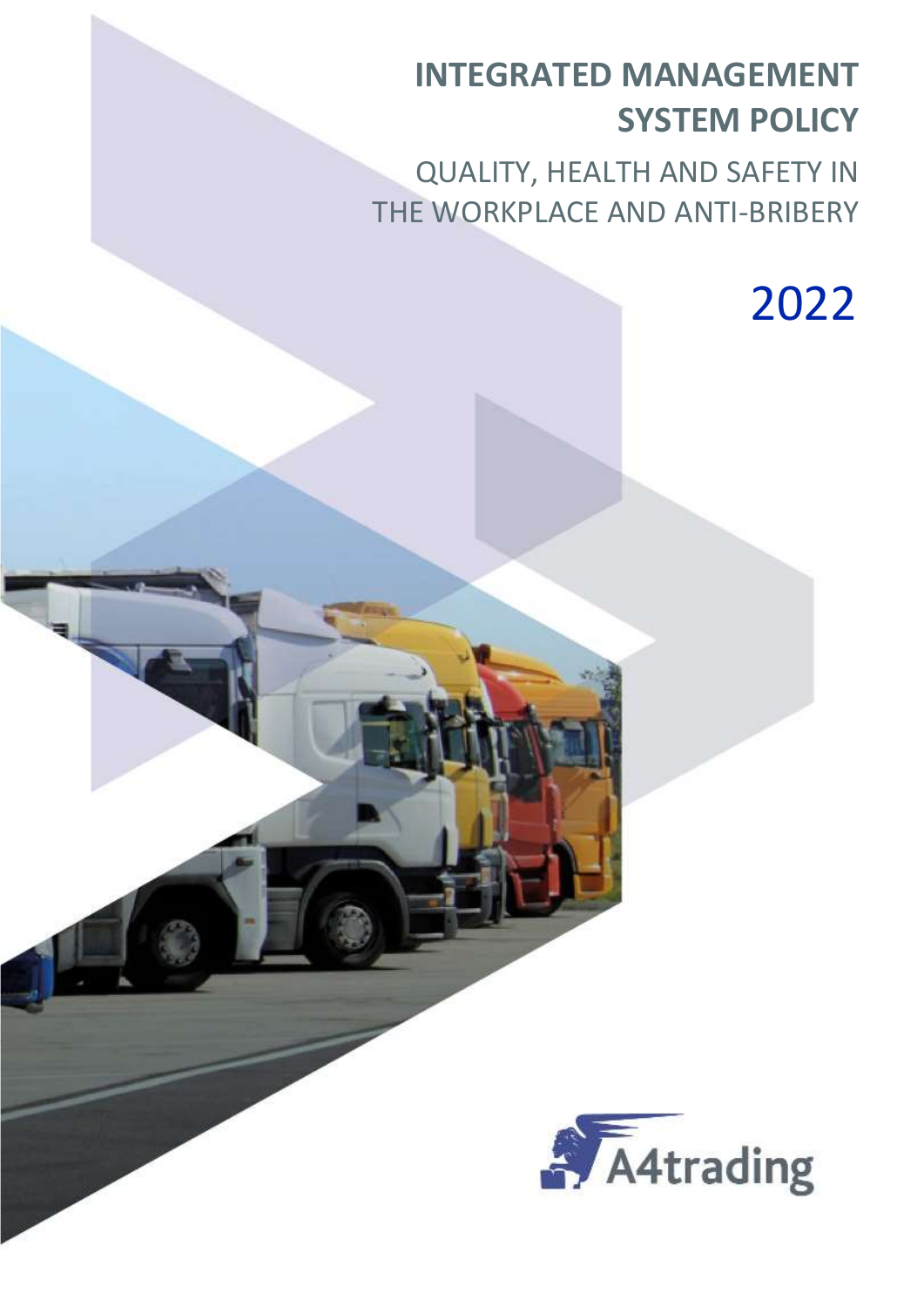

# A4 TRADING'S INTEGRATED MANAGEMENT SYSTEM POLICY: QUALITY, HEALTH AND SAFETY IN THE WORKPLACE AND ANTI-BRIBERY

# A4 HOLDING GROUP

The A4 Holding Group, which operates in the motorway mobility and related services sector, consist of the Parent Company A4 Holding S.p.A. and its subsidiaries:

- Autostrada Brescia Verona Vicenza Padova S.p.A., Concessionary for the A4 motorway section from Brescia to Padova and the A31 of Valdastico motorway section,
- A4 Trading S.r.l., operating in the services and real estate sector and related activities,
- A4 Mobility S.r.l., focused in the field of technologies related to mobility and the management of activities with high information, technological and telecommunication content,
- Globalcar Service S.r.l., active on the market in the provision of long-term rental services for cars, commercial vehicles and vehicles to customer specifications and in the sale of used cars and commercial vehicles;

since its establishment, it has managed its activities with a view to efficiency, protection of workers' health and safety, prevention of pollution, respect for the ethical aspects that regulate employment relationships and prevention of crimes that could bring benefits to the Group or to some of its companies that are part of it.

For this reason, the Group has adopted certified Management Systems that allow to constantly verify compliance with the mandatory regulations and the internal rules established, as well as special "Models of Organization, Management and Control, pursuant to Legislative Decree 231/01", which are periodically updated and which make it possible to keep the aspects relating to the administrative responsibility of each company under control. It has also prepared a Group "Code of Ethics", to which all personnel are obliged to comply.

This allows, in accordance with the Rules that govern the Company's Management Systems, to identify, asses and consequently satisfy, where founded, the expectations of internal and external Stakeholders, in relation to the Context in which the Group operates.

The Management of the A4 Holding Group expresses and testifies its commitment through constant attention to the management of the Systems adopted, exercising, as required by law, an effective and timely Leadership activity, in agreement with the top figures of each subsidiary and in line with the directives and mission of the ABERTIS Group, international leader in the management of motorway infrastructures.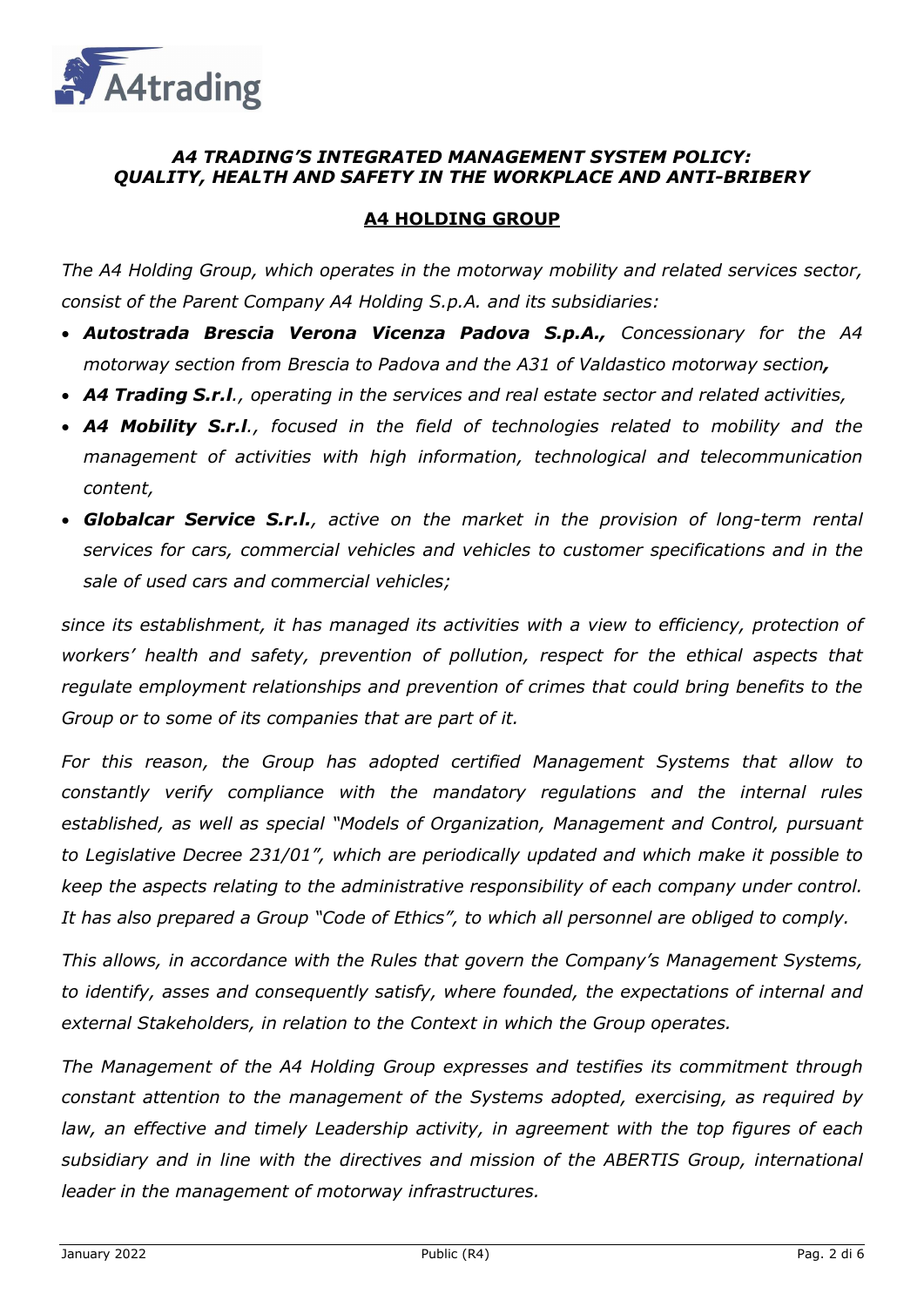

# THE COMPANY

A4 Trading S.r.l. with registered office in 71 F. Gioia street, Verona (VR), manages, on behalf of the Concessionaire Company of the A4 Holding Autostrada BS-VR-VI-PD S.p.A. Group, the contractual relationships of (sub) concession of the service areas, guided by the conviction that the services offered are both a business card and an expression of the level of civilization of the country.

A4 Trading mainly operates in four business lines:

- Motorway concessions and related activities; services to motorway concessionaires for the management, promotion and enhancement of motorway service area.
- Management of owned fuel distribution plants, managed by sector operators.
- Facility Management services, aimed at properties belonging to the A4 Holding Group.
- Management of the Brescia Est car park; coordination of all services aimed at users of the property complex, some managed directly by A4 Trading, others entrusted to third parties through the leasing of portions of the Property.

The Company's **mission** is:

 $\triangleright$  "To contribute to improve the services to the users within the markets in which we operate through the promotion and the realization of new ideas and projects that A4 Trading S.r.l. elaborates proposing tailor-made solutions, strong of a deep knowledge of the reference markets. The interest and the satisfaction of the Customer are essential for us and guide our work".

A4 Trading assumes the responsibility and the will to promote and maintain an Integrated Management System including a:

- Quality Management System, in accordance with the "UNI EN ISO 9001" standard.
- Workplace Health and Safety Management System, in compliance with the "UNI ISO 45001" standard.

 Anti-Bribery Management System, in compliance with the "UNI ISO 37001" standard, with the following scope of certification:

"MANAGEMENT OF OIL AND NON-OIL SUB-CONCESSION CONTRACTS. PROVISION OF INSPECTIONS OF SERVICE AREAS. PLANNING AND COORDINATION OF FACILITY MANAGEMENT SERVICES. MANAGEMENT OF PARKING AREAS EQUIPPED WITH SERVICES FOR PEOPLE AND VEHICLES."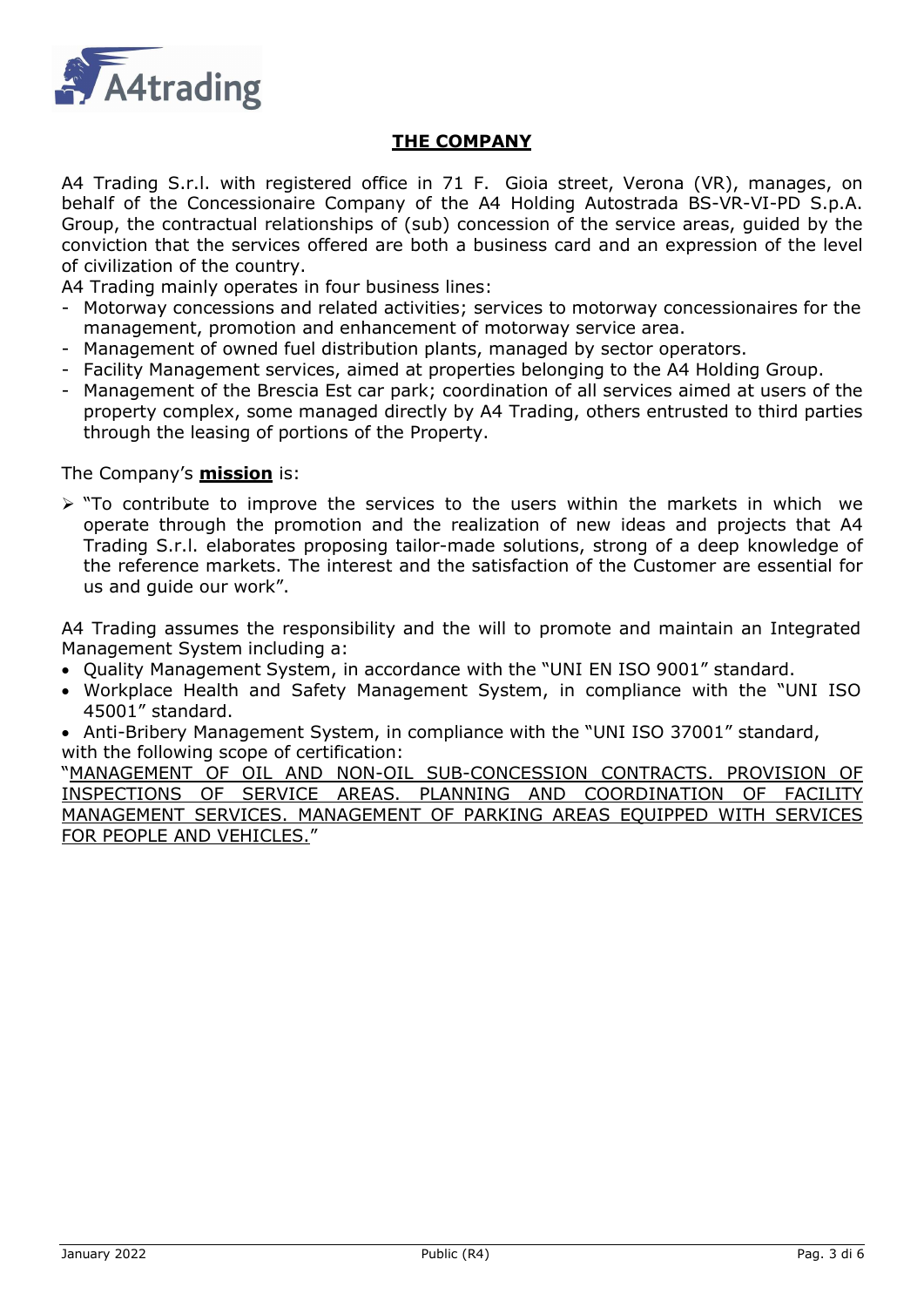

#### **POLICY**

A4 Trading S.r.l., in compliance with the requirements of UNI EN ISO 9001:2015, UNI ISO 45001:2018 and UNI ISO 37001:2016 standards and in relation to the context in which it operates, focuses its Quality Policy, health and safety and prevention of corruption on the provision of integrated services, qualitatively high, aimed at achieving the complete satisfaction of the requests and expectations of the Customer and, where relevant, of the other Stakeholders, operating in full compliance with the mandatory regulations and the requirements concerning the protection of health and safety of workers.

The Integrated Management System Policy applied by A4 Trading is based on the concept of continuous improvement in full application of the "Deming Cycle" (PDCA), implementing the principles that include the objectives and commitments for quality, health and safety and prevention of corruption, as well as ensuring that it is understood, implemented and supported at all levels of the company including new employees.

A4 Trading therefore has the following general objectives:

- to take charge of the identification and evaluation of **Stakeholders'** expectations, identifying and satisfying those that result as "compliance obligations" for the Company and in particular those concerning corporate governance;
- to guarantee **Customer** satisfaction by ensuring the Company's commitment to the continuous improvement of the service offered and of the health and safety performance, also through the design of targeted solutions, in harmony with the guidelines of the A4 Holding Group;
- implementing a continuous monitoring of the quality and costs of the service offered to the Customer, in relation to the market trend, with the immediate handling of any complaints;
- identify and assess the risks and opportunities related to the company's "core" processes, with a consequent analysis of the criticalities and related documentation, going on to plan appropriate prevention, management or mitigation actions
- continuously monitor the performance of its **business processes**, including aspects related to the health and safety of workers and the prevention of corruption, in order to improve their effectiveness and efficiency;
- encourage the motivation and professional empowerment of **employees**;
- to manage **suppliers** operationally, carrying out constant monitoring of their work, making them aware of the importance of their contribution to the achievement of the objectives defined by the Company and requesting compliance with the mandatory regulations and the company rules provided for in the contract, concerning the protection of the health and safety of workers and the prevention of corruption;
- pursuing regulatory compliance and ensuring compliance with the consequent legal prescriptions and other requirements applicable to the Company for the protection of health and safety in the workplace and in the fight against corruption;
- identify in the health and safety of workers a founding element of the company policy that allows for a constant increase in the wellbeing of people, guaranteeing suitable and ergonomic working environments for the performance of activities in safe and healthy working conditions, and at the same time preventing possible injuries and reducing occupational accidents and illnesses affecting workers;
- ensure a continuous commitment to the elimination of hazards and the assessment and reduction of risks related to its processes and the implementation of appropriate prevention and protection measures;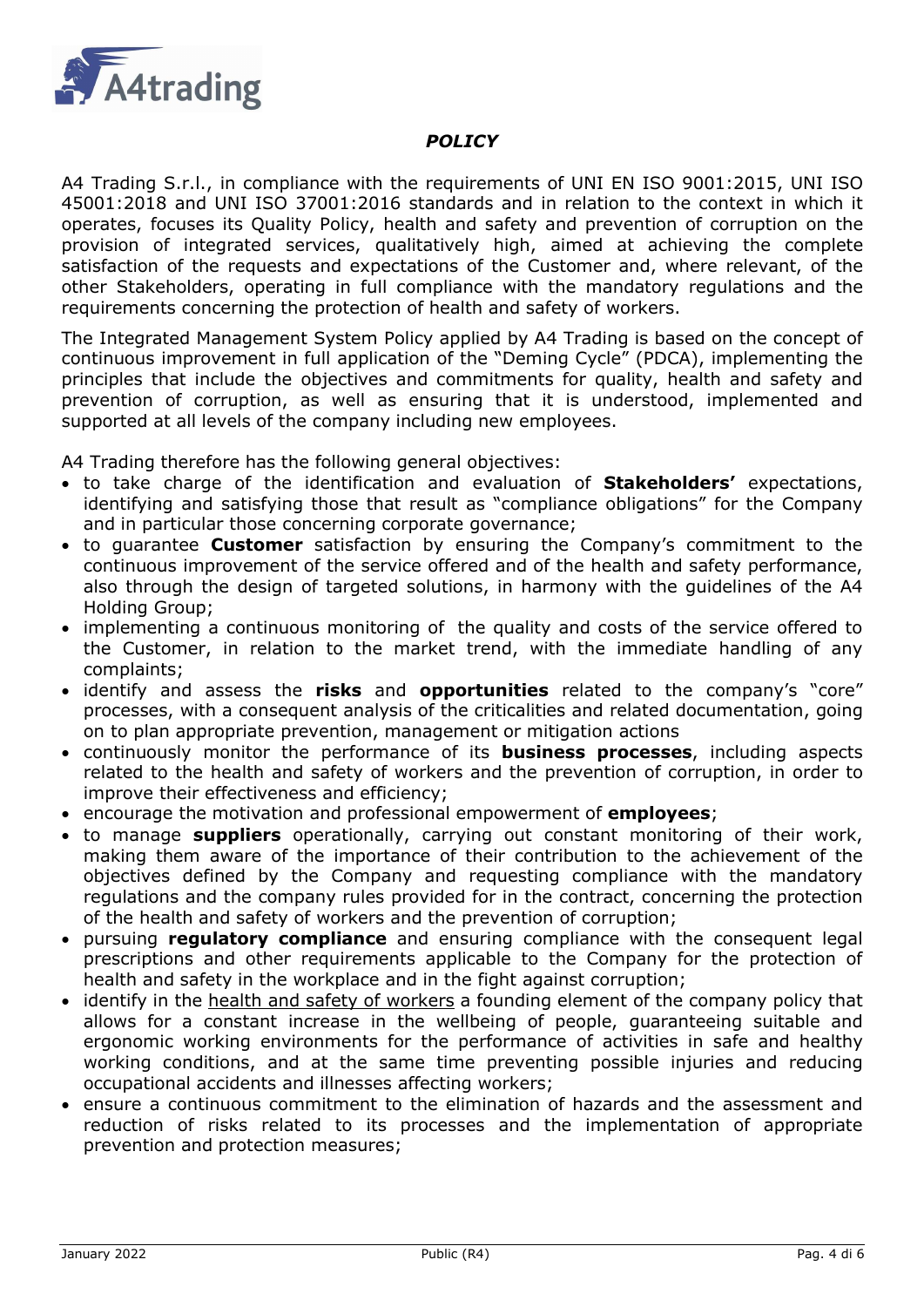

- stimulate internal communication and ensure the constant participation, involvement and consultation of its workers and their representatives, so that they play an active role in the prevention of accidents and the improvement of health conditions, encouraging correct lifestyles of personnel and improving the contexts and living conditions relevant to health;
- adopt and apply, in line with the directives of the Parent Company, an "INTERNAL POLICY" – "Privacy and Data Security in the Company" containing the requirements for the use of the company's computer and telematic resources by staff;
- prohibit all forms of corruption (active/passive, direct/indirect) and indeed encourage all personnel to report suspicions in good faith without fear of retaliation, also through the use of the institutional "Whistleblowing" channel made available by the A4 Holding Group (https://a4holding.integrityline.org/), and consider transparency and legality as an added value, integrating into their own processes the controls and improvement actions necessary to manage the prevention of corruption;
- take appropriate action against individuals who have behaved illegally in contrast with the principles of this policy and/or in particular with the Anti-Bribery Management System;
- set up, through its parent company A4 Holding, a special **Compliance Function** for the prevention of corruption endowed with authority and independence in order to:
	- supervise the design and implementation by the A4 Group of the anti-bribery management system,
	- advise and quide staff on the anti-bribery management system, and corruptionrelated issues
	- ensuring that the anti-bribery management system complies with the relevant standard,
	- report on the performance of the anti-bribery management system to the Governing Body, Senior Management and other A4 Group Functions as appropriate;
- integrate the Quality/Health and Safety/Anti-Bribery Management System, understood as the set of activities that are fundamental to achieving the Company's aims, regardless of where they materially take place and who they are carried out by, into the Company's business.

The Management, aware of the importance of all the company structures for the achievement of the principles of its Policy, considers it fundamental to be the driving force behind the process of motivation and involvement of the internal operating personnel, at all levels, as well as external collaborators. The company managers are therefore supported by the constant contribution and active participation of the Management and have the task of applying and enforcing the provisions of the System to their collaborators.

With the aim of growth and continuous development of A4 Trading towards the improvement of its own processes, of the service offered to the Customer and of its own performances in the field of health and safety at work, the Management also urges all employees to work with a spirit of collaboration and proactivity, in accordance with the principles of the Integrated Quality/Health and Safety/Anti-bribery Management System.

On the basis of its strategic objectives, the Management annually approves a **company improvement plan**, which translates the commitments of the Integrated Management System into analytically measurable objectives, correlated to the various company processes and activities for the individual internal structures, the achievement of which is periodically monitored and communicated to all personnel in accordance with the respective reference procedures.